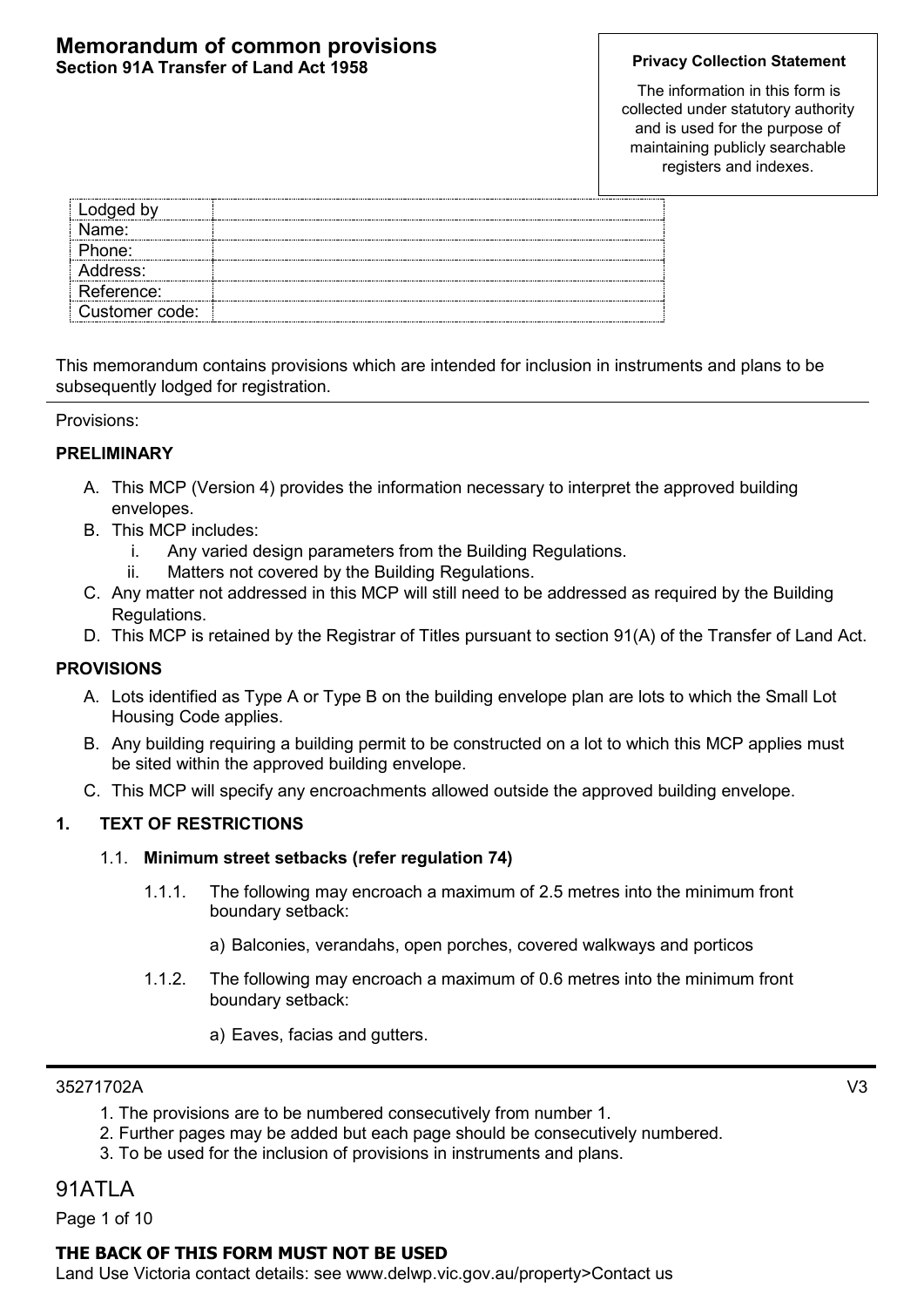- 1.1.3. A garage opening on a lot must not occupy more than 40 per cent of the width of the front boundary.
- 1.1.4. A garage on a lot must be setback at least 5.5 metres from the front boundary of the lot, except for the following:
	- a) Where a front boundary setback of 3 metres is specified on the building envelope plan, a garage must be setback at least 5 metres from the front boundary of the lot.
	- b) Where an alternative garage setback of less than 3 metres or greater than 5 metres is approved by the Responsible Authority.
- 1.1.5. A garage on a lot must be setback at least 1 metre behind the front wall of the dwelling.

#### 1.2. **Side and rear Setbacks (refer regulation 79)**

- 1.2.1. The following may encroach a maximum of 0.6 metres into the minimum side and rear setbacks:
	- a) Balconies, verandahs, open porches, covered walkways, porticos, eaves, facias and gutters.
- 1.2.2. Side and rear setbacks for building elements (such as walls and roof coverings) must comply with the requirements specified in the height and setback profiles. The setback profile identifier codes are noted on the building envelope plans.
- 1.2.3. If a lot is shown with the profile identifier codes A and B on opposite side boundaries, the codes can be interchanged.
- 1.2.4. In addition to the allowable encroachments in the Building Regulations, the following can encroach into the minimum side and rear setback specified by the relevant setback profile identifier code:
	- a) Outbuildings not exceeding 3.6 metres in height.

#### 1.3. **Walls on boundaries (refer regulation 80)**

- 1.3.1. Construction within 200mm of a boundary is only permitted where the setback profiles identified in the building envelope plans indicate a building area on the boundary.
- 1.3.2. For lots to which the Small Lot Housing Code applies, a wall constructed on a side or rear boundary of a lot can extend a maximum total length of:
	- a) 60% of the total length of the side boundary; or
	- b) The length of any simultaneously constructed abutting wall, whichever is the greater.

#### 1.4. **Solar access to existing north-facing habitable room windows (refer regulation 82)**

- 1.4.1. Reference to an existing north-facing habitable room window refers to ground floor windows only.
- 1.4.2. Any proposed north-facing habitable room window at ground level in a proposed dwelling on a lot must be clear to the sky and setback more than 3 metres from the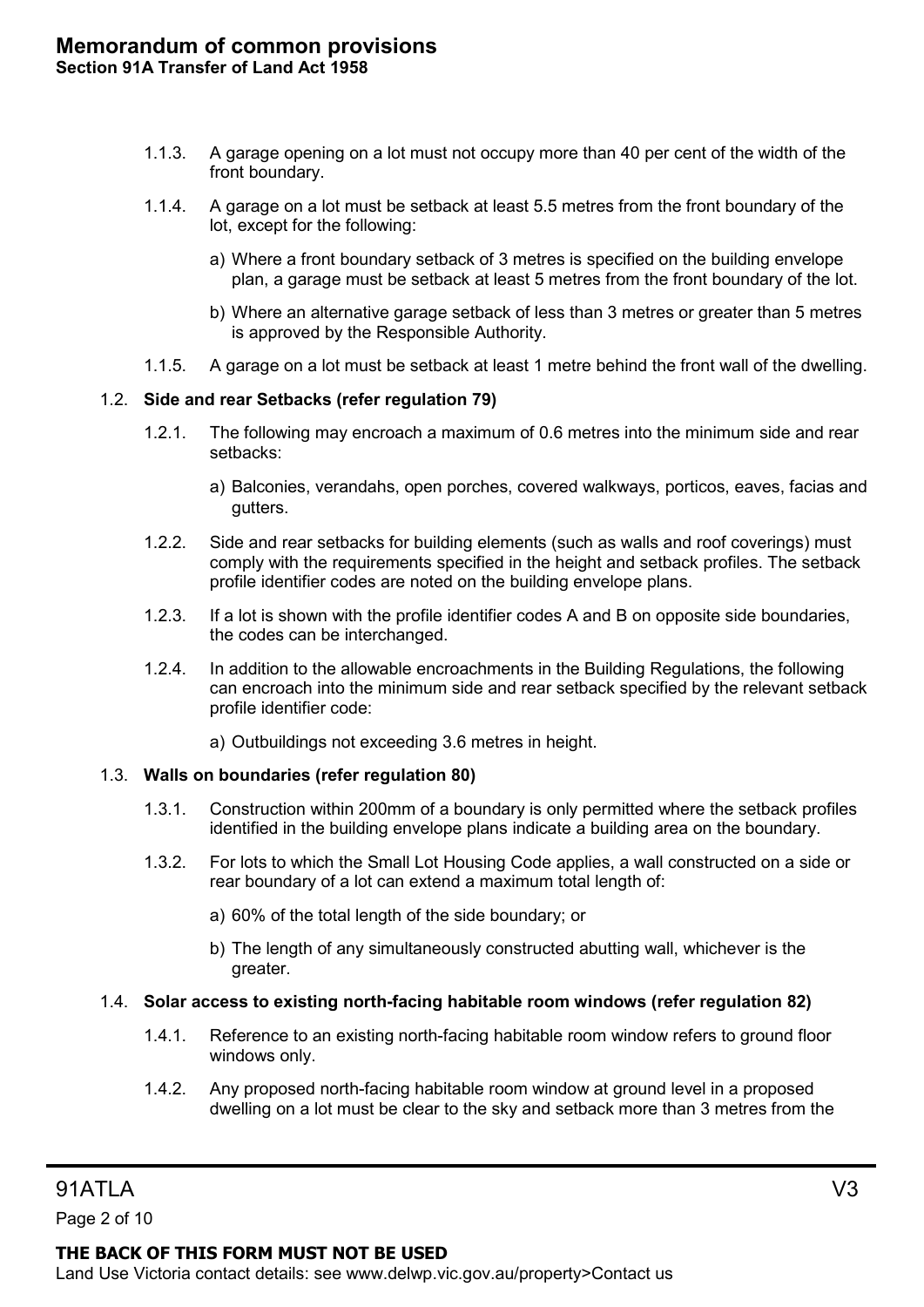north boundary of that lot if it is to be considered, once constructed, as an 'existing' north-facing habitable room window for the purposes of regulation 82.

#### 1.5. **Overshadowing of recreational private open space (refer regulation 83)**

- 1.5.1. If sunlight to the recreational private open space of an existing dwelling is reduced, at least 75 per cent, or 25 square metres with a minimum dimension of 3 metres, whichever is the lesser area, of the secluded private open space should receive a minimum of 5 hours of sunlight between 9 am and 3 pm on 22 September.
- 1.5.2. The 75 per cent, or 25 square metres minimum area, can be measured at different locations during the day.

#### 1.6. **Overlooking (refer regulation 84)**

1.6.1. The requirements of regulation 84 apply to any habitable room window, balcony, terrace, deck or patio of a dwelling on a lot within the specified overlooking control area (as identified in the relevant setback profile codes shown on the building envelope plan), that has a direct view into an adjoining lot.

#### 1.7. **Lot Layout**

- 1.7.1. The following additional clauses apply to all lots;
	- a) Only one dwelling may be constructed on the lot.

#### 1.8. **Design Approval**

- 1.8.1. The design of any building or structure to be constructed on a lot must:
	- a) Comply with the Junction at Botanic Ridge Design Guidelines; and
	- b) Comply with the Residential Design Controls at Section 3.2.3 of the Botanic Ridge Precinct Structure Plan
	- c) Be constructed with dual plumbing for recycled water supply for toilet flushing and garden watering use if it is to become available.
	- d) Except for lots subject to the Small Lot Housing Code, receive approval of all plans and specifications by Junction at Botanic Ridge Design Assessment Panel via the Design approval portal at [www.ngdd.com.au](http://www.ngdd.com.au/) prior to a building permit being procured for any such building or structure.

#### 1.9. **Permission to construct contrary to these MCPs and any Building Envelope**

- 1.9.1. The requirements of these MCPs may be varied with the consent of the Responsible Authority and when:
	- a) Where consent of the Responsible Authority is required by the Scheme
	- b) A planning permit is issued affecting the lot
	- c) Required by operation of the law.

#### 1.10. **Driveways**

Page 3 of 10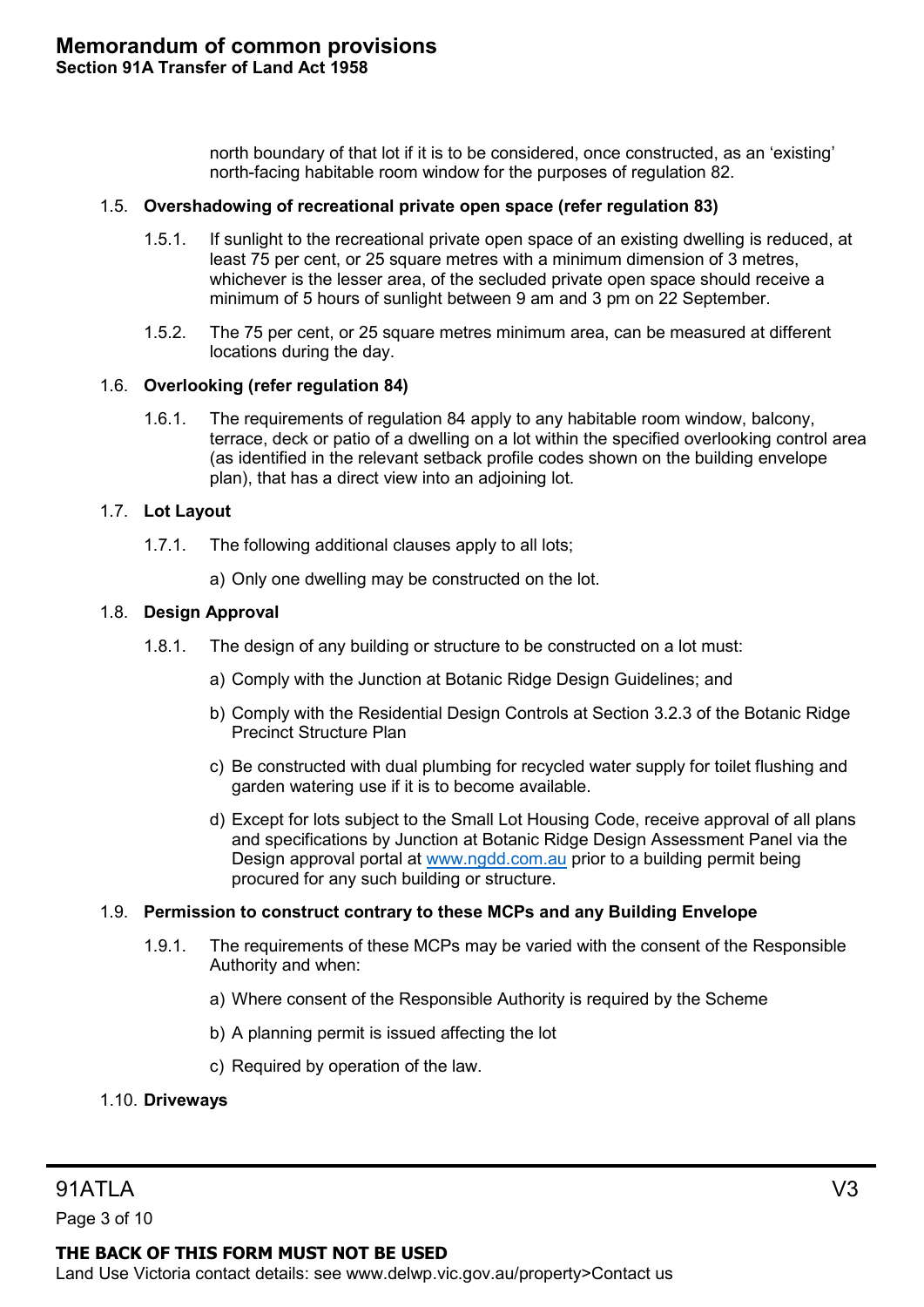- 1.10.1. A driveway must be fully constructed prior to occupancy of any dwelling constructed on the lot.
- 1.10.2. Relocation of a driveway crossover or, the addition of a driveway crossover to a corner lot, is permitted with the written approval of Design Assessment Panel and Casey City Council. Relocated crossovers must be constructed at the lot owners expense to the specification of Casey City Council and be of the same finish as that originally provided by SIG Group.

#### **2. Notes on this MCP**

#### 2.1. **Conflicting Annotation**

2.1.1. In the case of a conflicting annotation between the building envelope plan and this MCP text, the MCP text supersedes the plan.

#### 2.2. **Natural Ground Level**

2.2.1. Ground level after engineering works associated with the subdivision is to be regarded as natural ground level.

#### 2.3. **Easements**

2.3.1. Buildings must not cover registered easements unless approved by the relevant authority.

#### 2.4. **Edge Lots**

- 2.4.1. Edge lots are those lots that are part of the same certified plan of subdivision but share one or more common boundaries with or otherwise adjoin a lot that is not part of the same certified plan of subdivision.
- 2.4.2. Regulation 71 applies to an edge lot regardless of Section 1 of this MCP.

#### 2.5. **Expiry**

2.5.1. A building envelope will cease to apply to any building on the lot affected by the building envelope after the issue of a certificate of occupancy for the whole of a dwelling on the land.

#### **3. General Definitions**

- 3.1. **Approved building envelope** means the building envelope for a particular lot contained in the building envelope plan which is attached to this MCP and has the same meaning as in regulation 71 of the Regulations.
- 3.2. **Building** has the same meaning as in the Building Act
- 3.3. **Building Act** means the act of the Victorian Parliament known as the Building Act 1993, and any re-enactment or replacement of that act.
- 3.4. **Building envelope** means an area within each lot where development of a dwelling, shed and garage is allowed subject to the provisions of this MCP.
- 3.5. **Building envelope plan** means the plan which is attached to this MCP showing dwelling setbacks and other related matters.

# 91ATLA V3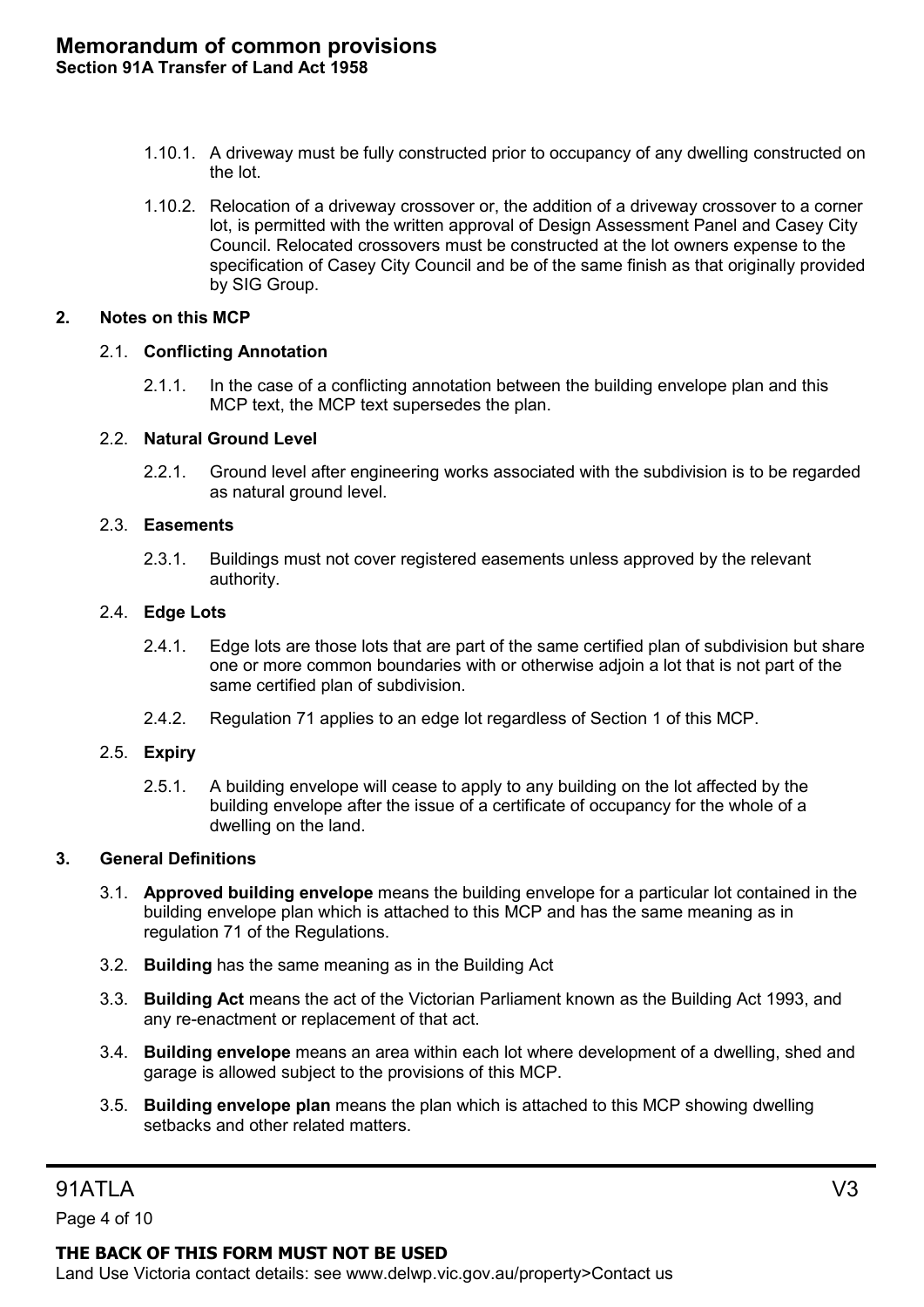- 3.6. **Building Permit** means a permit in terms of the Building Act.
- 3.7. **Corner lot** means a lot sited at the intersection of two streets (excluding laneways) where those streets form boundaries of the lot
- 3.8. **Dwelling** has the same meaning as in the Scheme;
- 3.9. **Front boundary** means;
	- 3.9.1. In the case of a lot where only one boundary abuts a road, that boundary which abuts the road; or
	- 3.9.2. In the case of a lot where more than one boundary abuts a road, the shortest of the boundaries which abuts a road and where there is a splayed corner on a lot, that part of the boundary which is created by the splay (the corner section) shall be disregarded.
- 3.10. **Front Building Line** means the front façade wall excluding any façade treatment or engaged pier.
- 3.11. **Height** has the same meaning as in the Regulations.
- 3.12. **Lot** has the same meaning as in the Subdivision Act 1988, and any re-enactment or replacement of that act.
- 3.13. **Junction at Botanic Ridge Design Guidelines** means the design guidelines prepared by SIG Group, as amended from time to time.
- 3.14. **MCP** means this memorandum of common provisions
- 3.15. **On the boundary** means a setback of up to 200 milimetres from the property title boundary.
- 3.16. **Plan of subdivision** means the plan of subdivision to which this MCP is incorporated by way of a restrictions on that plan of subdivision.
- 3.17. **Private Open Space** has the same meaning as in the Regulations.
- 3.18. **Regulations** means the Building Regulations 2018 or any subsequent regulations made pursuant to the Building Act.
- 3.19. **Reserve** has the same meaning as in the Subdivision Act 1988, and any re-enactment or replacement of that act.
- 3.20. **Road** means any kind of road, street, lane or other vehicular access way whatsoever and has the same meaning as in the Road Management Act 2004 and any re-enactment or replacement of that act.
- 3.21. **Scheme** means the planning scheme of the local authority responsible for the land contained within the plan of subdivision.
- 3.22. **Secluded Private Open Space** has the same meaning as in the building regulations.
- 3.23. **Setback** has the same meaning as in the Regulations.
- 3.24. **SIG Group** means Sino Integrity Development Junction Village Pty Ltd ACN 637690487 or any associated entity or related body corporate of SIG Group.

Page 5 of 10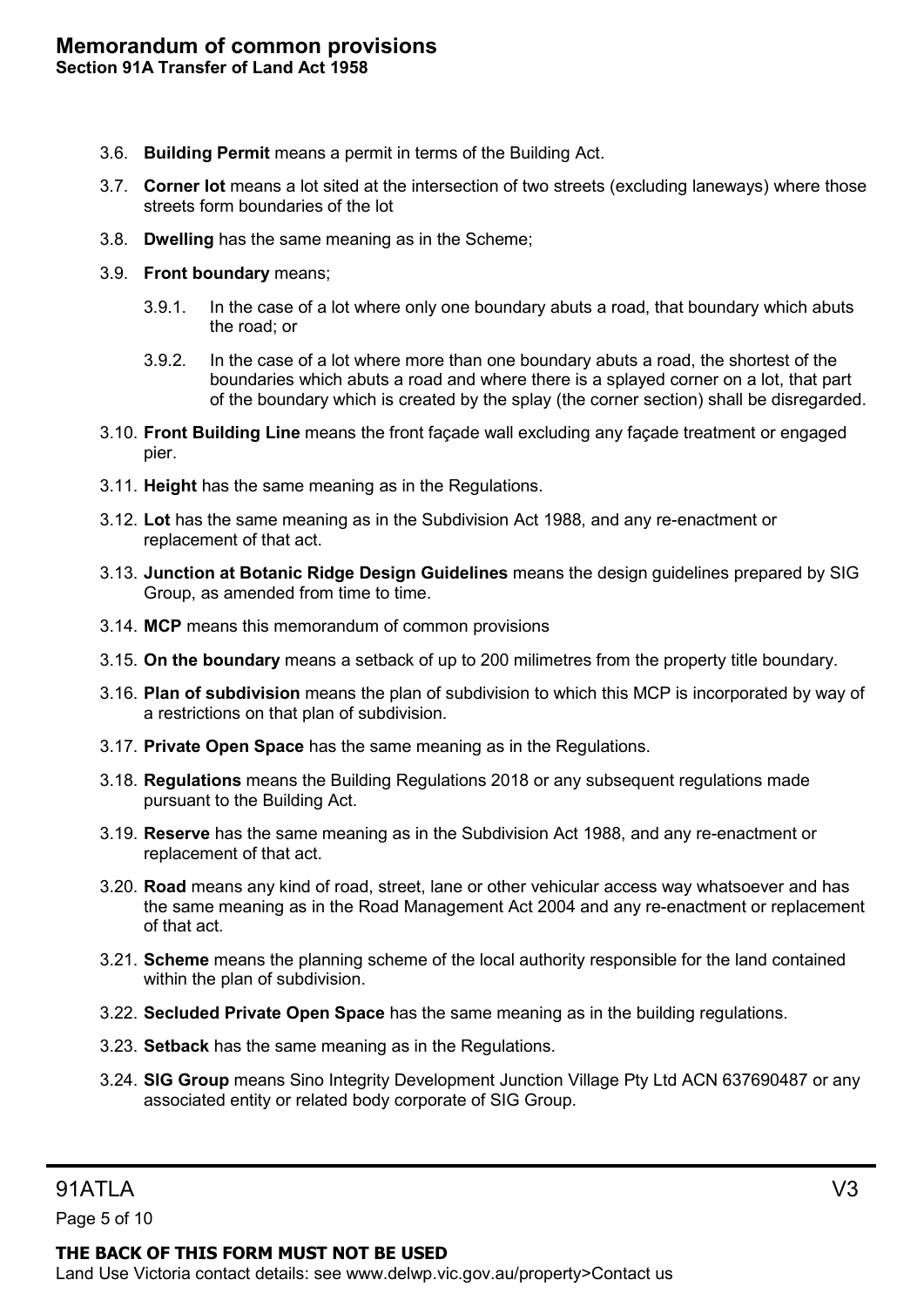- 3.25. **Side boundary** means a boundary of a lot that runs between and connects the front boundary of the lot to the rear boundary of the lot.
- 3.26. **Small Lot Housing Code** refers to the Small Lot Housing Code incorporated into the Scheme
- 3.27. **Street**, for the purposes of determining street setbacks, means any road other than a footway or carriageway easement.
- 3.28. **Type A** on a building envelope plan denotes that the lot is one to which the provisions of the Small Lot Housing Code relating to Type A allotments applies.
- 3.29. **Type B** on a building envelope plan denotes that the lot is one to which the provisions of the Small Lot Housing Code relating to Type B allotments applies.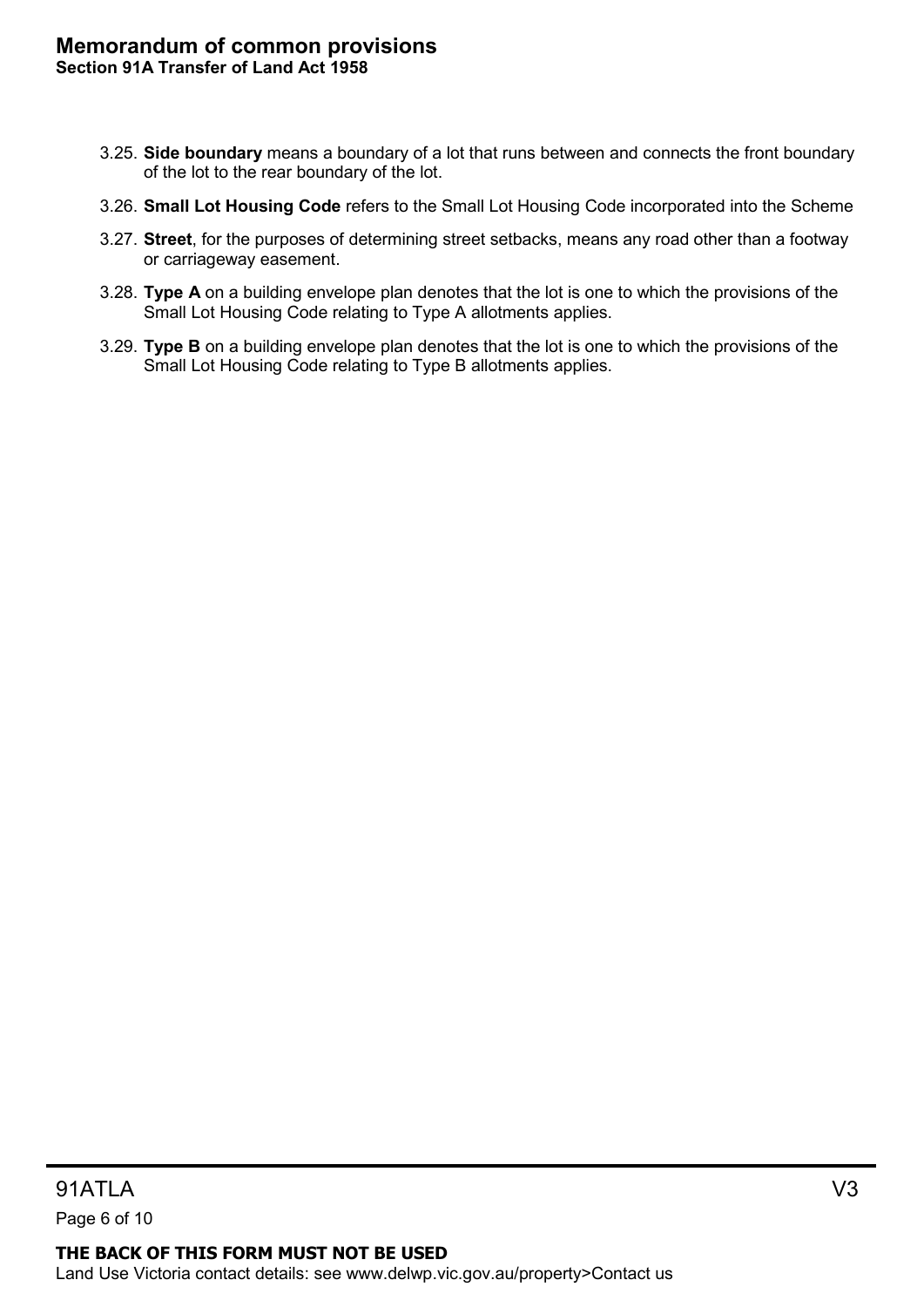#### **Memorandum of common provisions** Section 91A Transfer of Land Act 1958

- 4 Diagrams and Plans
	- Diagram illustrating the interpretation of the building envelope and the annotation with respect to all edge lots in this stage development 4.1



### NOTATIONS

CONSENT OF THE RELEVANT AUTHORITY. BUILDING ON THE EASEMENT RECEIVES PRIOR WRITTEN THIS MAY VARY ONLY IN THE CIRCUMSTANCES WHERE CANNOT BE CONSIDERED FOR APPROVAL/BUILT UPON. THE PORTION OF THE PROFILE ABOVE THE EASEMENT WHERE A PROFILE WHEN APPLIED COVERS AN EASEMENT,

(refer 'overlooking' in MCP) OVERLOOKING CONTROL AREA

**OTHERWISE** ALL DIMENSIONS ARE IN METRES UNLESS NOTED

NO BUILDING IS ALLOWED WITHIN THE NOTED SETBACK DISTANCE. SETBACKS SHOWN THUS D(3) MUST APPLY THE RELEVANT PROFILE AND BOUNDARY SETBACKS AS DEPICTED.

SETBACK DISTANCE TO THE BUILDING ENVELOPE. WHERE A NUMBER IS SHOWN INSTEAD OF A SETBACK PROFILE IDENTIFIER CODE, THAT NUMBER REPRESENTS THE

# **91ATI A**

Page 7 of 10

THE BACK OF THIS FORM MUST NOT BE USED Land Use Victoria contact details: see www.delwp.vic.gov.au/property>Contact us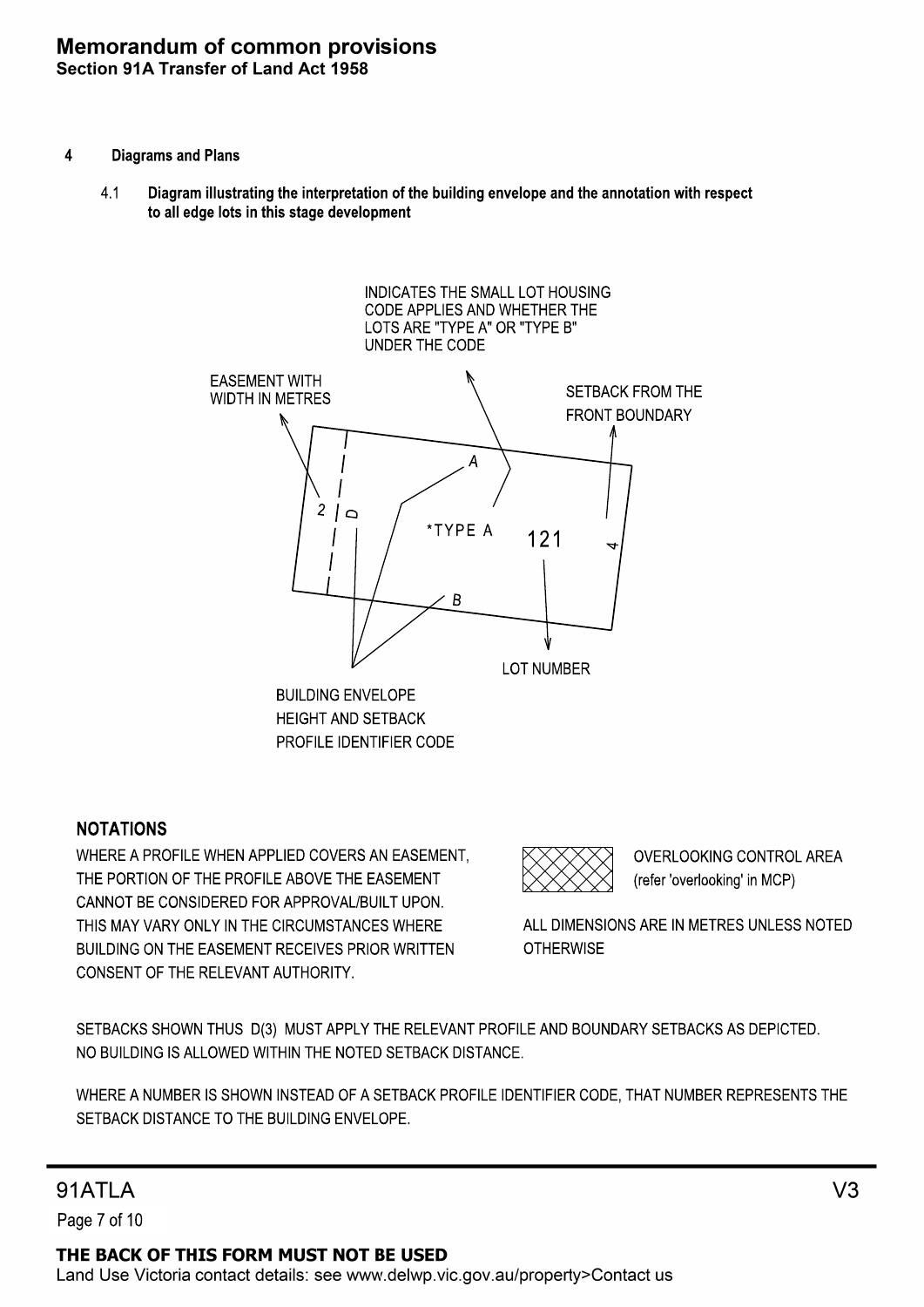#### **Memorandum of common provisions** Section 91A Transfer of Land Act 1958

4.2 Building height & setback profiles referenced in the building envelope plan



# 91ATLA Page 8 of 10

### THE BACK OF THIS FORM MUST NOT BE USED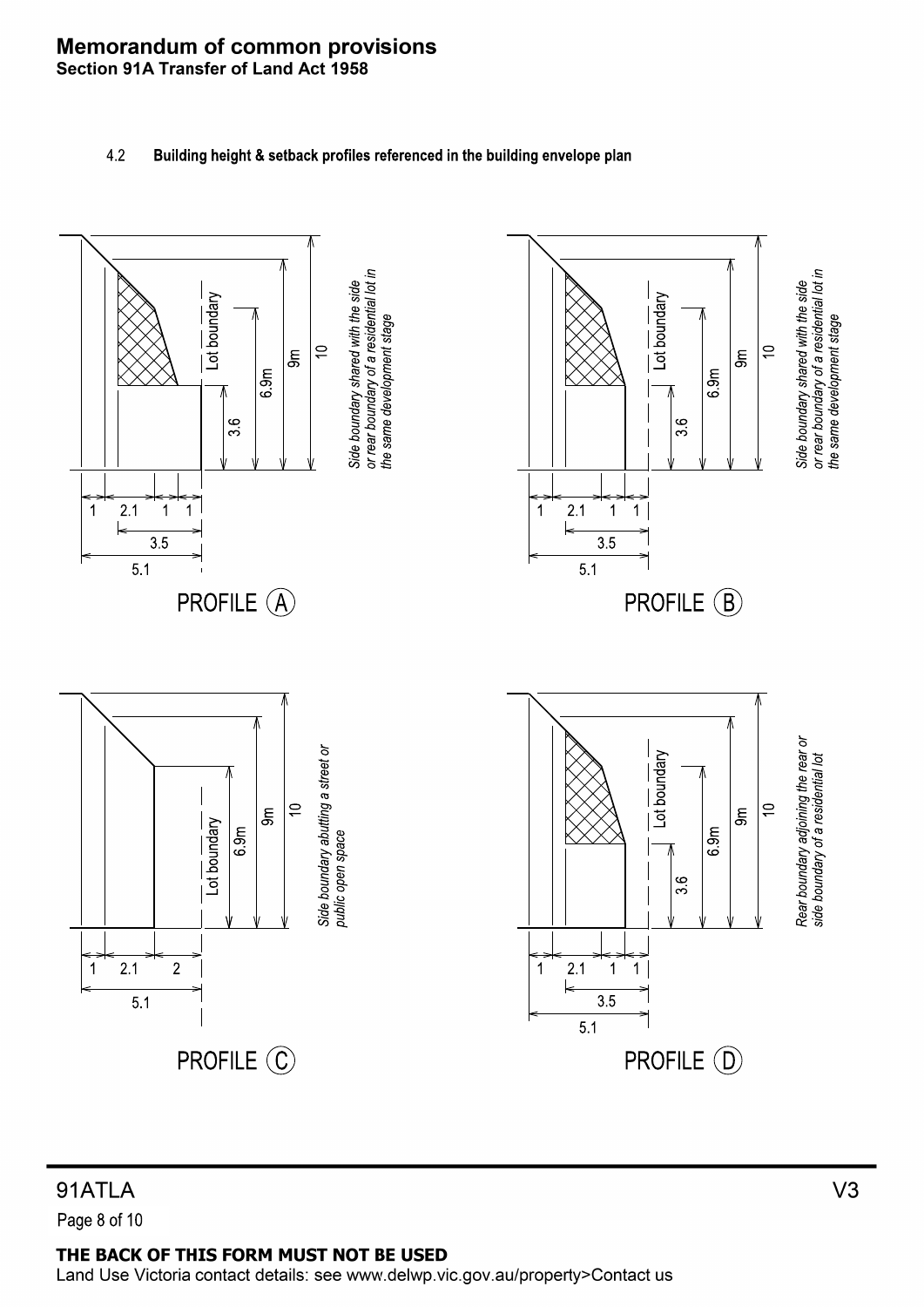#### **Memorandum of common provisions** Section 91A Transfer of Land Act 1958

#### 4.3 Building envelope plan including height and setback profile identifier code



# 91ATLA

Page 9 of 10

#### THE BACK OF THIS FORM MUST NOT BE USED